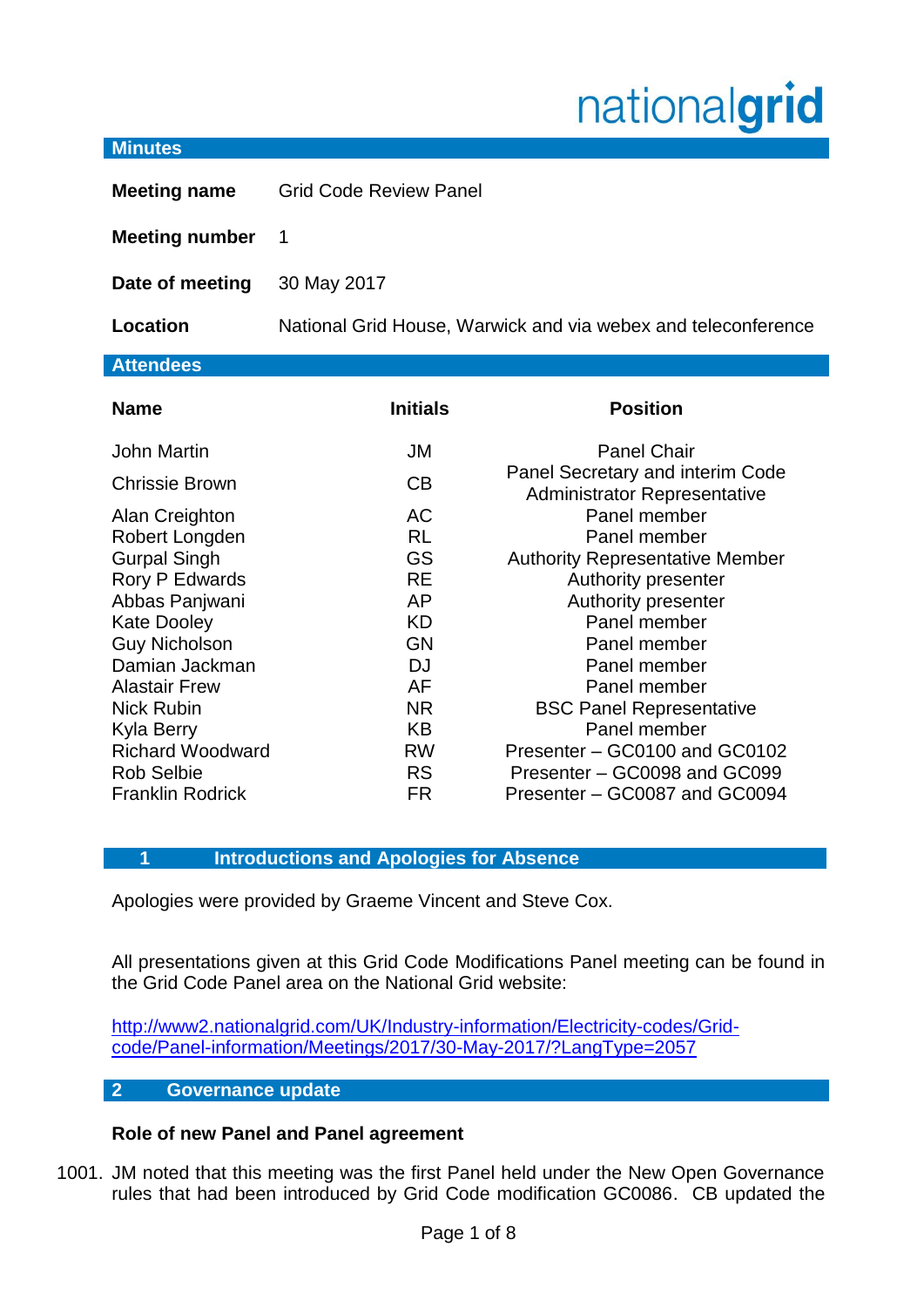Panel to inform them that the Code Administrator had not received notification of the take up of the Consumer Representative seat. CB stated that discussions were ongoing with the Citizens Advice. She additionally noted that there had been a nomination for the Offshore Transmission Owner but verification was required ahead of the appointment. CB took an action to update the Panel on these seats at the next Panel meeting.

#### **ACTION1: See action log**

- 1002. AC asked a question around whether the Panel or the Workgroup had the final decision on whether a Workgroup Consultation would be administered. CB stated that the final decision would be with the Panel but they should take into account what the recommendation from the Workgroup is.
- 1003. JM talked through Presentation 1 that can be found on the Grid Code website. This presentation covered the different types of Modifications (Fast Track, Self-Governance, urgent and Material) and what will be required from the Panel moving forward.
- 1004. GN asked CB and JM where guidance could be located with regards to whether a Modification should proceed as self-Governance or the material governance route.
- 1005. CB noted that the National Grid Code Administrator has published this guidance on their CaCOP area of the website. CB took an action to send this guidance to the Panel. The link can be found below.

<http://www2.nationalgrid.com/UK/Industry-information/Electricity-codes/Cacop/>

1006. JM stated that further guidance with regards to Panel voting and additional process steps will be presented to the Panel when required.

# **Grid Code election process lessons learnt**

1007. CB presented Presentation 2 to the Grid Code Panel around the Election process that was undertaken to appoint the new Grid Code Panel. The lessons learnt included stakeholder engagement being delivered too late in the process, emails being sent to larger distribution lists than required at the voting stage and the website being updated. CB noted that these lessons learnt will be fed into the CUSC Panel elections that are due to commence in July 2017 and for the next Grid Code Panel election process next year.

# **Independent Chair**

1008. CB Presented Presentation 3 to the Grid Code Panel. She then asked the Panel for any interest in the room from Panel members to be part of the Interview Panel. Initial support was shown by one member. Panel members were asked to email [grid.code@nationalgrid.com](mailto:grid.code@nationalgrid.com) should they be interested following the meeting.

#### **Other Governance**

1009. CB asked the Panel if they would like to receive Outlook invites. The Panel agreed that this would be beneficial.

#### **Action 2: See action log**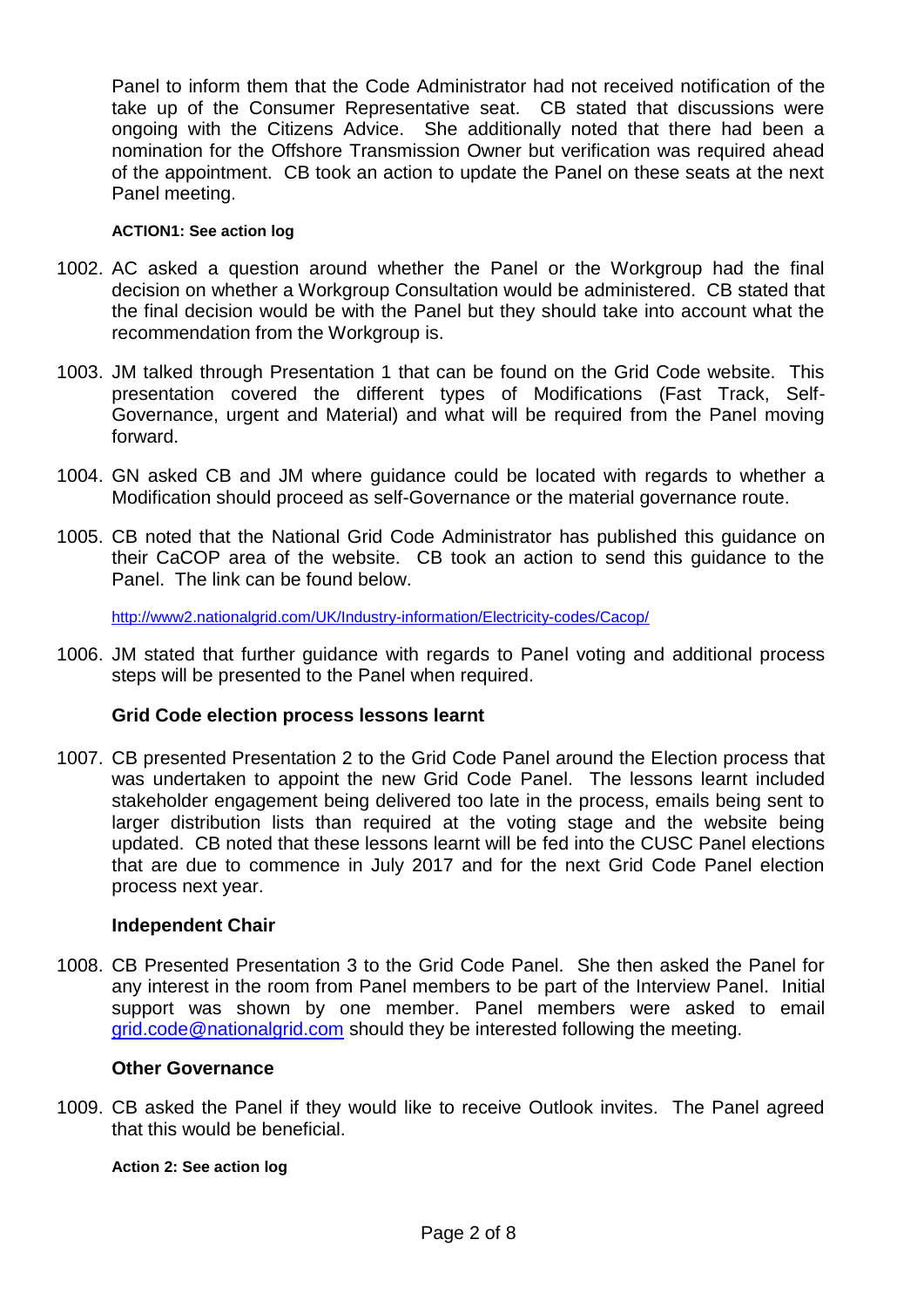## **3 Modification Register**

1010. CB talked through the current Modification Register. She updated the Panel on the following Grid Code Modifications below.

## **GC0036 Review of the Harmonics Assessment Standards and Processes and GC0079 Frequency changes during large disturbances – phase 2**

1011. It was noted that the defects within these Modifications do not require a change to the Grid Code. As a result JM stated that he will be meeting with the ENA at the beginning of June to discuss the way to proceed with these modifications. An update on this will be given at the next Panel meeting.

## **GC0068 Grid Code new and revised unit data & instructions**

1012. CB noted that this modification had been approved but is awaiting an EBS go live date ahead of implementation into the Grid Code.

## **GC0087 RfG Frequency provisions**

1013. CB noted that this modification will be withdrawn under the raising of modifications GC0100 and GC0101.

## **GC0090 High Voltage Direct Current (HVDC) and GC0091 Demand Connection Code**

1014. CB and RW noted that these modifications will be repackaged and submitted to the Panel over the next few months.

#### **GC0094 Relevant Electrical Standards**

- 1015. FR attended the Panel to present the withdrawal of this modification. FR talked through paper 2 and presentation 12.
- 1016. RL stated that he has some reservations with the modification being withdrawn. FR explained that, as per slide three of his presentation there were some actions outstanding in this area that will be completed. He noted that there would be future changes to the standards as a result of ongoing work on ECIT (Extending competition in Transmission) and also as a result of ENC implementation.
- 1017. RL questioned who the standards would apply to in the future and whether the CATOs (Competitively appointed Transmission Owners) would be required to use them. He also questioned where all these issues would go once the modification was withdrawn.
- 1018. CB explained the Panel that there would be a period of time (5 working days) where other Industry members would be able to show support for the modification and pick up the modification.
- 1019. FR explained to the Panel that this issue was raised at the DCRP last year and the conclusion was that unless there was a Cost Benefit Analysis that it was decided that there was no urgency to progress this piece of work. FR also noted that the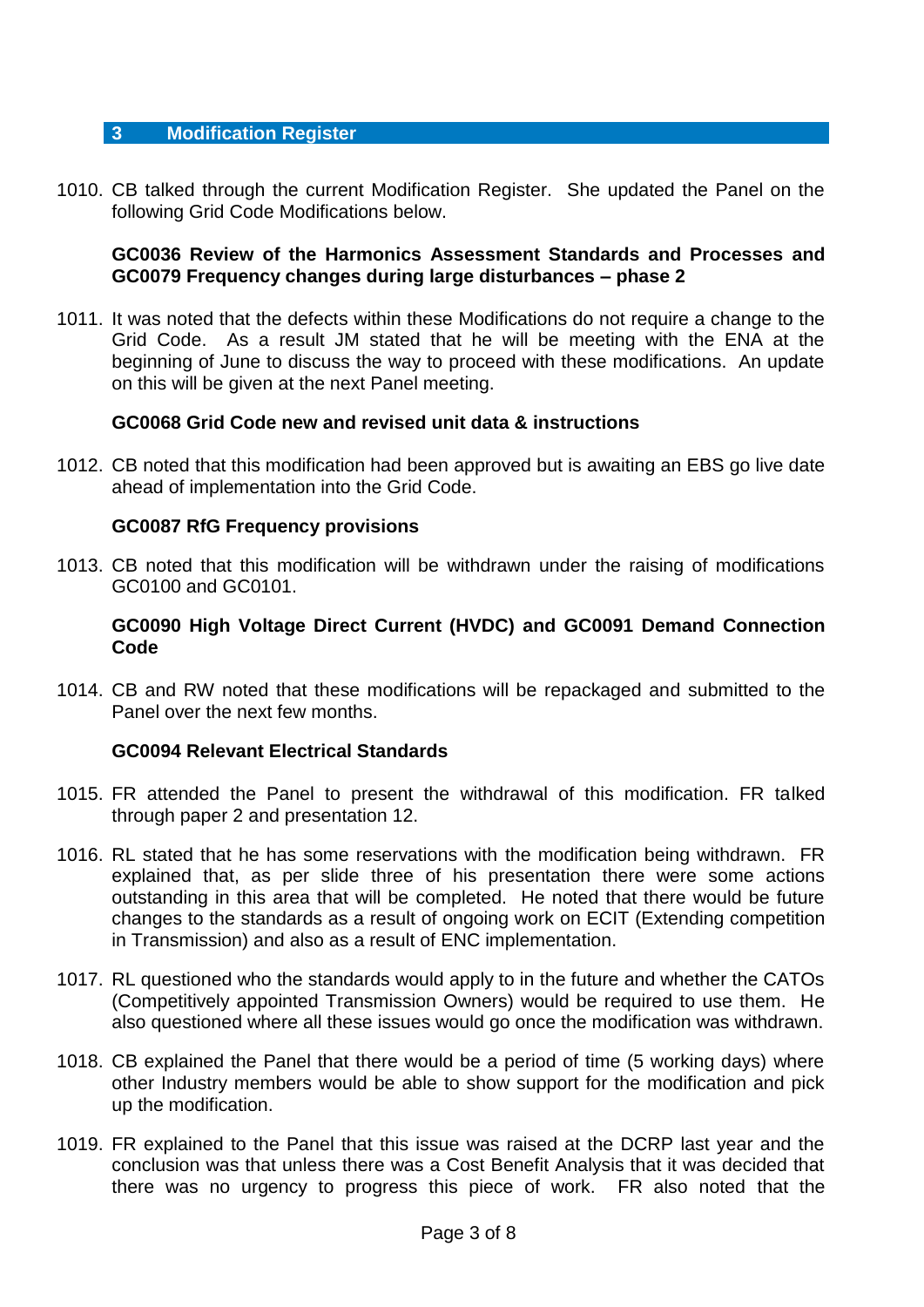Transmission Owners are aware that the modification is being withdrawn by National Grid. RL stated that he envisaged that having a single set of standards would lead to efficiencies as it would streamline development costs.

- 1020. GN stated that in his view the System Operator should be responsible for the modification as it sits over a number of Transmission Owners. He additionally explained that he thought that the standards, as they are today are not efficient. He suggested that it would be inappropriate for any other User to support and be the Proposer for the modification. He noted that the System Operator should coordinate this to ensure an efficient system and should be assessing whether the standards that are in place are efficient.
- 1021. KB stated that the System Operator would be feeding into the modification should there be support for the modification after the five working days have elapsed.
- 1022. The Proposer withdrew their support of GC0094 and the Code Administrator will notify Industry. The Code Administrator will inform the Panel in June as to whether any support was shown.

# **GC0095 Transmission System Operator Guideline**

1023. CB noted that this modification is currently at the Workgroup stage and that a more indepth update would be given at the June Panel meeting.

# **GC0096 Storage**

1024. CB noted that this modification is currently at Workgroup stage. She stated that the Workgroup Report or an up to date timetable would be submitted to the next Panel for approval.

#### **GC0097 TERRE implementation**

1025. CB explained that this modification is currently at Workgroup stage. She stated that there would be one more meeting in June ahead of moving to joint working with BSC modification P344. She noted that an up to date timetable will be submitted to the next Panel meeting in June.

#### **4 Authority presentations**

1026. AP talked through his presentation on the Code Administrator survey. CB noted that the National Grid Code Administrator had been working on the outputs from this survey and would update the Panel in June on their action plan.

#### **Action 3: See action log**

1027. RE presented his presentation on the Consultation responses on implementing the CMAs remedies on Code Governance.

## **5 New Modifications**

**GC0098 Using GB Grid Code data to construct the EU Common Grid Model in accordance with Regulation (EU) 2015/1222 (Capacity Allocation Congestion Management) and Regulation (EU) 2016/1719 (FCA).**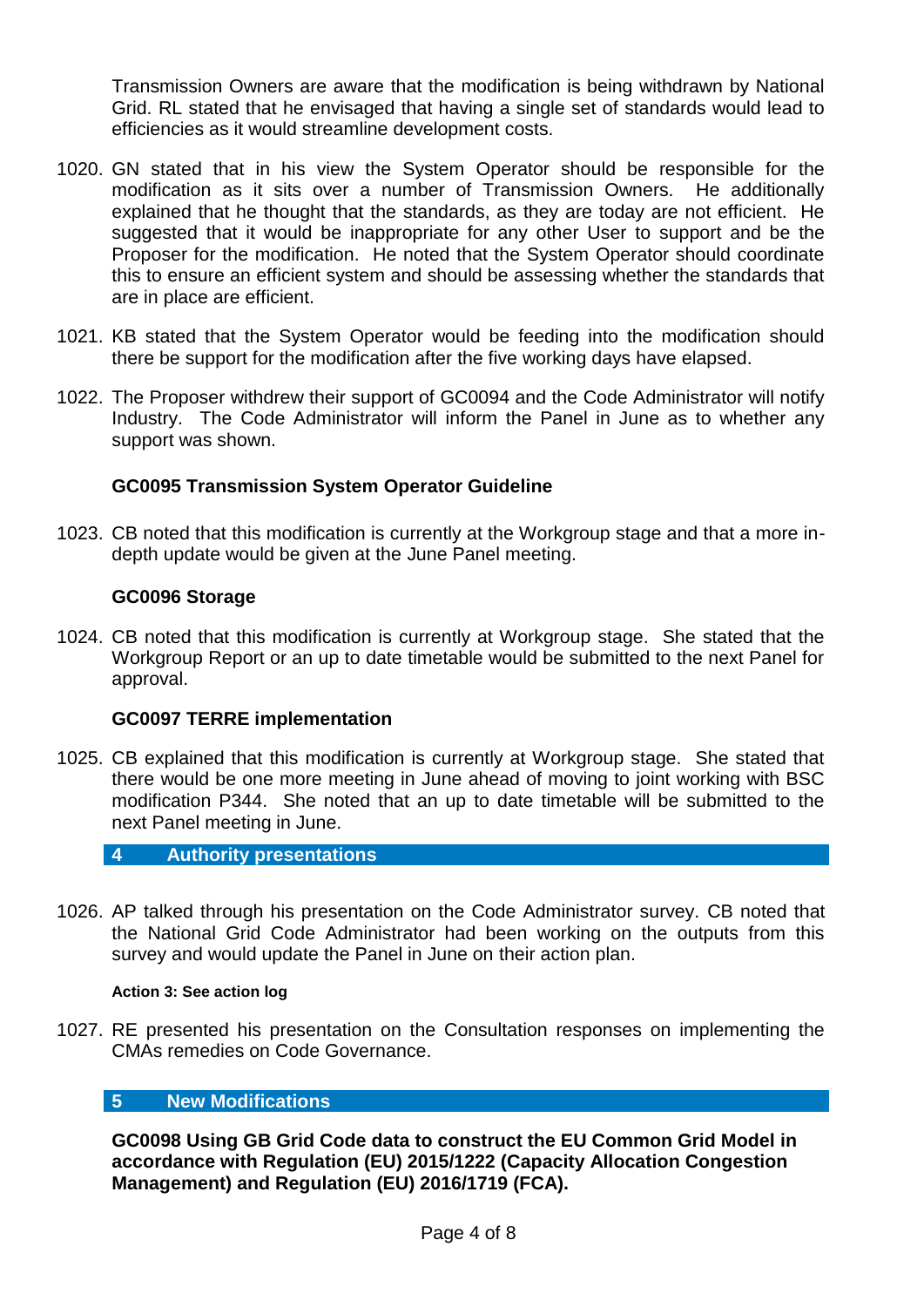- 1028. RS talked through Presentation 9. He noted that the legal requirement was already in place and that there would be no new data requirements. He stated that the Grid Code objectives were neutral for all of them with the exception of being positive for electricity legislation as this modification and GC0099 flow from European legislation.
- 1029. NR asked RS who would be paying for the reporting. KB explained that this reporting would be completed and paid for within the existing infrastructure as required.
- 1030. AF stated that he expected, within the legal text, for there to be a list of parameters rather than a data list that is within the current baseline Grid Code text. He noted that further clarity is required within the legal text.
- 1031. RS was asked whether this would apply to Transmission Owners, RS clarified that they have the CACM requirement so they would.
- 1032. RS explained to the Grid Code Panel that the initial cross referencing was completed within the mapping exercise that was completed with Industry stakeholders.
- 1033. GN questioned the use of National Grid within the modification and requested that National Grid Electricity Transmission is used.
- 1034. It was concluded that the Proposer of this modification should resubmit the paper to the June Panel taking on board the feedback provided by the Panel. The Panel stated that they would have to see the revised legal text ahead of making the decision as to whether it met the self-governance criteria. RS agreed to come back to the June Panel meeting with a revised Proposal.

#### **Action 4: See action log**

## **GC0099 Establishing a common approach to interconnector scheduling consistent with the single intraday market coupling processes set out within Regulation (EU) 2015/1222 (CACM)**

- 1035. RS talked through his presentation on GC0099. He stated that he has been working collaboratively with National Grid Interconnectors, Nemo link, Britned etc and had recently presented the modification at the Joint European Stakeholder Group. He informed the Panel that Eleclink and Fablink were present at this meeting.
- 1036. NR stated that there would be a requirement for a BSC modification. He went onto explain that the IST under Grid Code is updated after gate closure but that this can't be updated over IST for both codes and that there maybe additional aspects that may need to be modified.
- 1037. RS explained to the Panel that when looking at the Grid Code objectives that there would a large amount of positive change as a result of this modification like cross boarder changes such as intraday trading which inturn make a number of the objectives positive.
- 1038. AF asked RS what the response to the Consultation that is referred to within the Modification Proposal had been. He stated that he wanted to see the responses to the Consultation and that evidence was required as to what stakeholder engagement had taken place.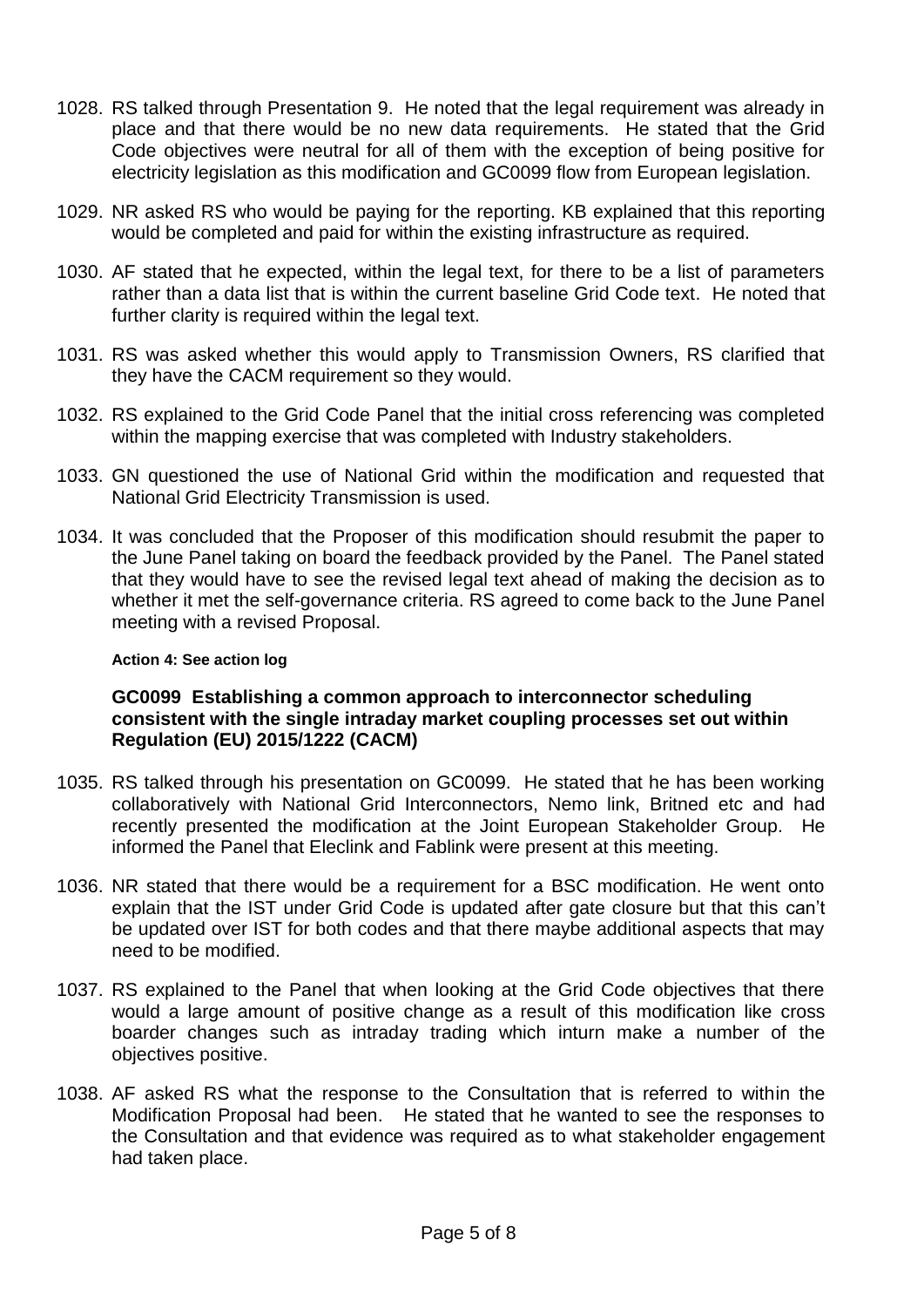- 1039. NR stated that he would not be comfortable with the modification proceeding as selfgovernance. He explained that that there could be broader implications and that as BSC modification would be required, that the modifications would be running at different paces and as such there would be a risk in the coordination of work.
- 1040. It was concluded that this modification would proceed as a material modification with Workgroup but no Workgroup Consultation and would report back to the July Panel with their Workgroup Report.
- 1041. The Panel agreed that the following items should be within the Workgroup's Terms of Reference:
	- Clarify the cross code implications, in particular the BSC
	- Consultation with interconnectors to be shared and discussed
	- Clarify the implication on GB and EU balancing processes
	- Clarify the implementation timescale
	- PNs impact outside interconnectors

## **GC0100 EU Code Implementation mod 1 and GC0101 EU Code Implementation mod 2**

- 1042. RW talked through the Modification Proposals. He explained to the Panel that these were repackaged modifications made up of current Grid Code Modifications.
- 1043. RW noted that GC0048 was established in January 2014 and that it initially covered RfG on GC Users. He stated that some aspects had been consulted on. It was noted that the purpose of the modifications was to focus on the delivery of the change as these modifications have been in progress for over two years. He also explained that under the new Open Governance rules that Industry members can additionally now raise Workgroup Alternative Code Modifications (WACMs).
- 1044. RW formally withdrew support for GC0087. The Panel were content with this approach. The Code Administrator shall circulate, to Industry, notification of this withdrawal.
- 1045. RW explained to the Panel that there would be two more modifications that would be required to be raised in order to conclude repackaging the European Code modifications. He stated that these would be raised in June and August 2017.
- 1046. AF asked whether the joint working with the DCRP would be preserved. RW stated that this would definitely happen and that he would be attending the next DCRP to propose these modifications.
- 1047. RW stated that he would expect there to be joint Workgroup Consultations but that they would then separate off to their respective Panels and to separate Code Administrator Consultations.
- 1048. AF raised some concerns around the potential of re consulting on work that had already been completed and consulted on. RW agreed that this would be a waste within the process and that he suggested that the Workgroup just consult on the HVDC element of GC0100. This approach was agreed by the Panel.
- 1049. CB questioned what the Terms of Reference would be for these modifications. It was concluded that the original Terms of Reference would be used for these modifications.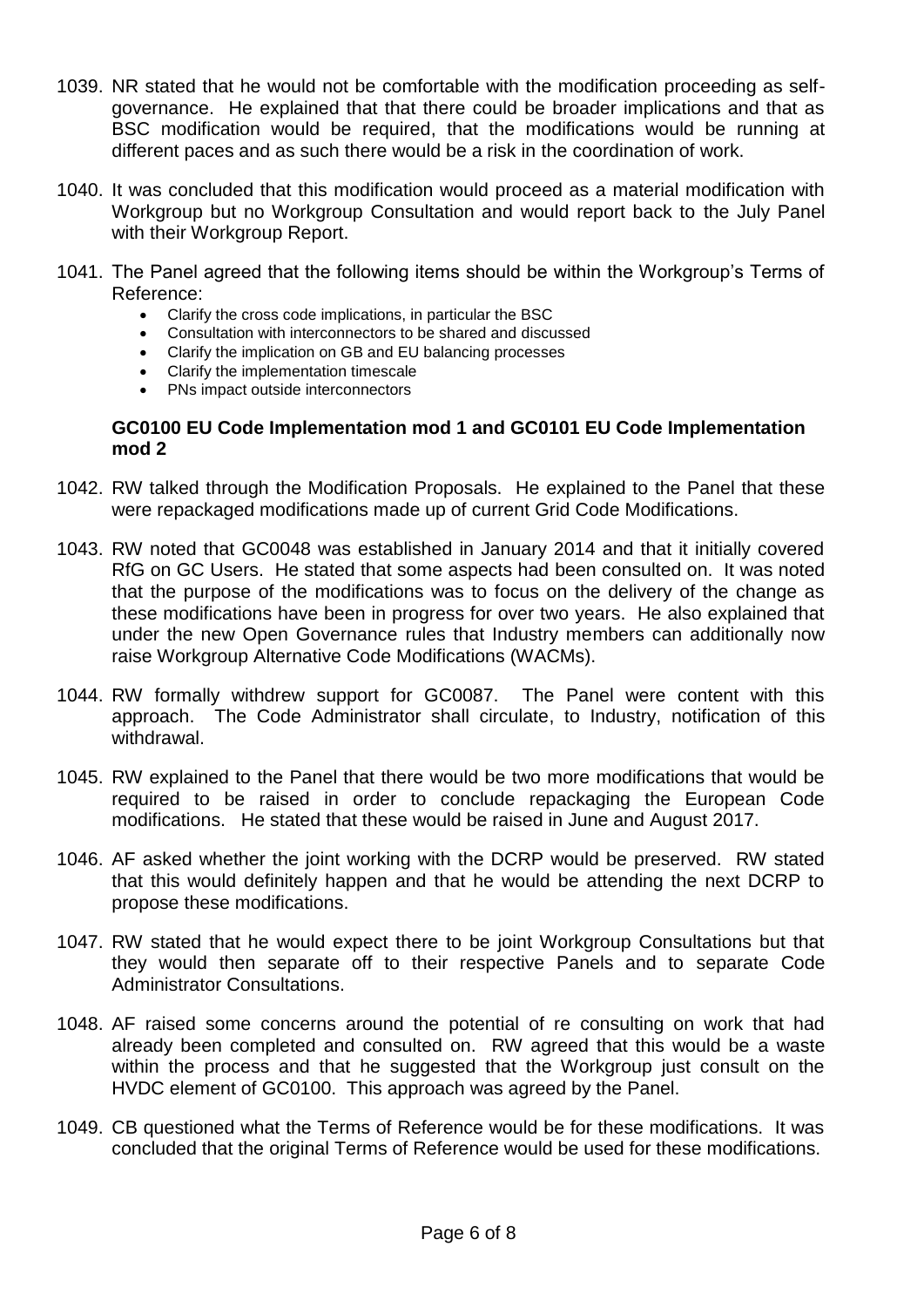1050. It was concluded that these modifications would proceed as material modifications, with Workgroup and a Workgroup Consultation on appropriate areas that have not been consulted on previously. It was agreed that the Workgroup Reports for these modifications would be presented to the Panel at the November 2017 meeting.

# **6 Workgroups, GCDF & Future plans**

# **Grid Code Development Forum**

1051. CB stated that this would now be held at the start of the Workgroup day, on a monthly basis for an hour. She noted that she did not have any issues for discussion at the meeting scheduled for the 7 June 2017. RL noted that this meeting needed to be promoted to ensure Industry are aware and are encouraged to attend with any issues that they may have to develop ahead of raising a Modification Proposal. CB agreed and stated that she would ensure that this is done.

# **ENC Implementation Plan**

1052. CB stated that the overall plan for all forward looking work and modifications is currently administered by Elexon in their Code Administrator role. It was agreed that it would be beneficial to have this circulated and discussed as a Standing agenda item at the Panel.

## **Action 5: See action log**

# **May 2017 Workgroup Day**

- 1053. CB talked through the draft agenda for the Workgroup day and in addition the reasoning behind this approach which can be found in presentation 11. She stated that the reasoning was to ensure, due to the amount of change within the Industry that all Grid Code modifications were progressed in the most efficient way possible whilst taking on board best practice from other Panels such as the UNC.
- 1054. CB explained that the day would be finalised with the approval of the Panel and that it would be looked at on a modification by modification basis. KD questioned whether additional meetings could be put in or removed if necessary. CB confirmed that this would only work if the Panel and Workgroups were flexible. Should a meeting be required to complete an action that could be completed quickly, finalise a Report or any other reason, then additional meetings could be added.
- 1055. KD noted that there was only one hour scheduled for GC0099 at the meeting scheduled for June 7. She additionally stated that there was not a lot of time to gain nominations for this Workgroup.
- 1056. CB stated that the initial meeting can be held to set up the Workgroup, discuss the Terms of Reference and begin discussions and that the Code Administrator would assess how this initial meeting proceeds and feedback to the Panel following this.
- 1057. The Panel agreed the Workgroup day agenda.

# **7 Standing items**

# **Code Summary**

1058. No comments were made on the Code summary document.